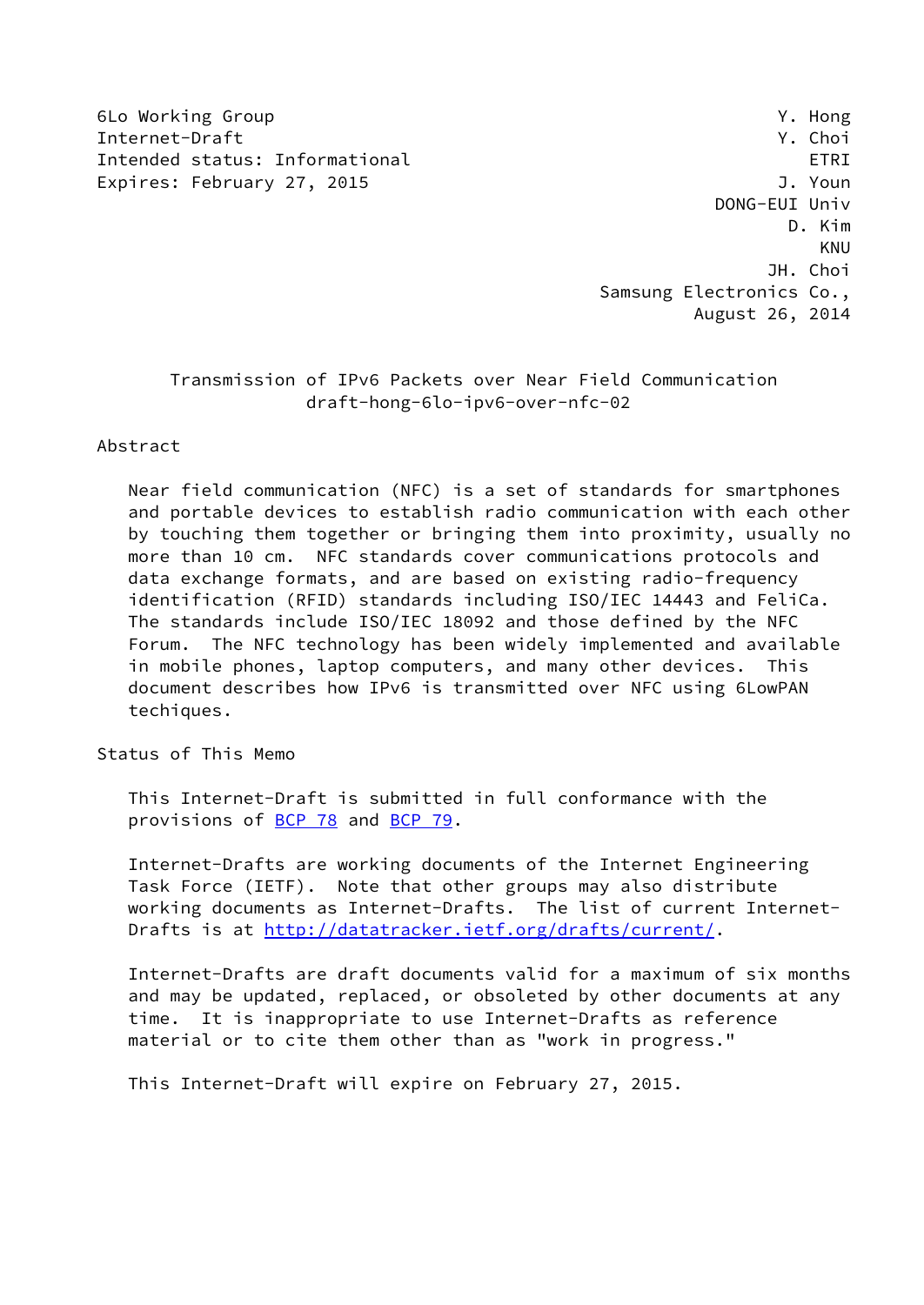<span id="page-1-0"></span>Internet-Draft TPv6 over NFC August 2014

Copyright Notice

 Copyright (c) 2014 IETF Trust and the persons identified as the document authors. All rights reserved.

This document is subject to **[BCP 78](https://datatracker.ietf.org/doc/pdf/bcp78)** and the IETF Trust's Legal Provisions Relating to IETF Documents [\(http://trustee.ietf.org/license-info](http://trustee.ietf.org/license-info)) in effect on the date of publication of this document. Please review these documents

 carefully, as they describe your rights and restrictions with respect to this document. Code Components extracted from this document must include Simplified BSD License text as described in Section 4.e of the Trust Legal Provisions and are provided without warranty as described in the Simplified BSD License.

#### Table of Contents

| $\perp$ .                                             |  |  |  |  | $\overline{2}$  |
|-------------------------------------------------------|--|--|--|--|-----------------|
| Conventions and Terminology<br>$\overline{2}$ .       |  |  |  |  | $\overline{4}$  |
| Overview of Near Field Communication Technology<br>3. |  |  |  |  | $\overline{4}$  |
| Peer-to-peer Mode for IPv6 over NFC<br>3.1.           |  |  |  |  | $\overline{4}$  |
| Protocol Stacks in IPv6 over NFC<br>3.2.              |  |  |  |  | $\overline{5}$  |
| NFC-enabled Device Addressing<br>3.3.                 |  |  |  |  | 6               |
| NFC Packet Size and MTU<br>3.4.                       |  |  |  |  |                 |
| $\underline{4}$ . Specification of IPv6 over NFC      |  |  |  |  | $\frac{6}{7}$   |
| 4.1.                                                  |  |  |  |  | $\overline{1}$  |
| 4.2.                                                  |  |  |  |  | $\underline{8}$ |
| Stateless Address Autoconfiguration<br>4.3.           |  |  |  |  | 8               |
| 4.4.                                                  |  |  |  |  | 9               |
| 4.5.                                                  |  |  |  |  | $\overline{9}$  |
| Fragmentation and Reassembly<br>4.6.                  |  |  |  |  | $\frac{9}{2}$   |
| Unicast Address Mapping<br>4.7.                       |  |  |  |  | 10              |
| Multicast Address Mapping<br>4.8.                     |  |  |  |  | <u> 10</u>      |
| $\overline{5}$ . Internet Connectivity Scenarios      |  |  |  |  | 11              |
| NFC-enabled Device Connected to the Internet<br>5.1.  |  |  |  |  | 11              |
| $5.2$ . Isolated NFC-enabled Device Network           |  |  |  |  | 12              |
| <u>6</u> .                                            |  |  |  |  | 12              |
| $\mathbf{I}$ .                                        |  |  |  |  | 12              |
| 8.                                                    |  |  |  |  |                 |
| 8.1. Normative References 12                          |  |  |  |  |                 |
| 8.2. Informative References 13                        |  |  |  |  |                 |
| Authors' Addresses                                    |  |  |  |  |                 |
|                                                       |  |  |  |  | 13              |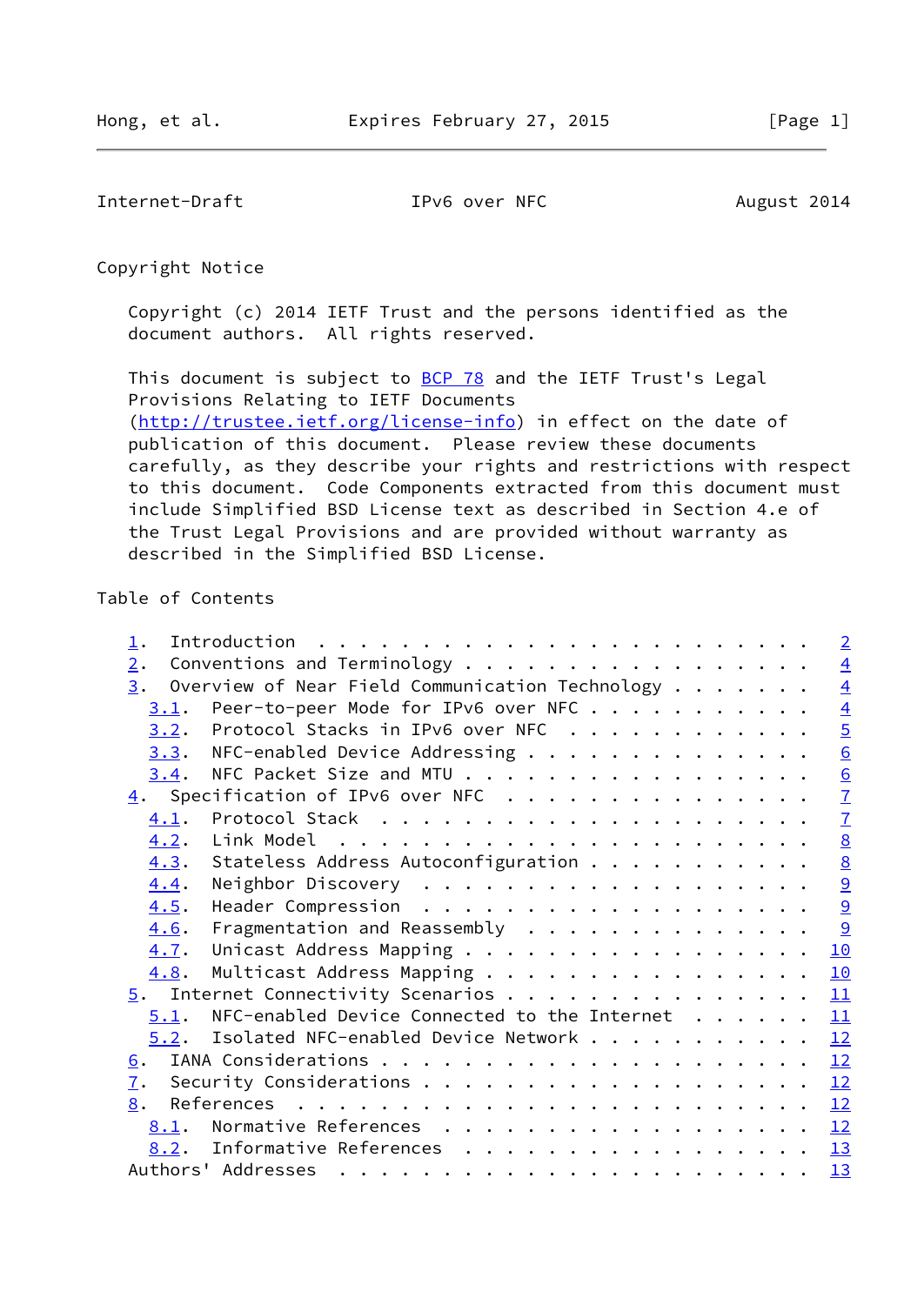#### <span id="page-2-0"></span>[1](#page-2-0). Introduction

 NFC is a set of short-range wireless technologies, typically requiring a distance of 10 cm or less. NFC operates at 13.56 MHz on ISO/IEC 18000-3 air interface and at rates ranging from 106 kbit/s to

Hong, et al. **Expires February 27, 2015** [Page 2]

Internet-Draft TPv6 over NFC August 2014

 424 kbit/s. NFC always involves an initiator and a target; the initiator actively generates an RF field that can power a passive target. This enables NFC targets to take very simple form factors such as tags, stickers, key fobs, or cards that do not require batteries. NFC peer-to-peer communication is possible, provided both devices are powered. NFC builds upon RFID systems by allowing two way communication between endpoints, where earlier systems such as contactless smart cards were one-way only. It has been used in devices such as mobile phones, running Android operating system, named with a feature called "Android Beam". In addition, it is expected for the other mobile phones, running the other operating systems (e.g., iOS, etc.) to be equipped with NFC technology in the near future.

 Considering the potential for exponential growth in the number of heterogeneous air interface technologies, NFC would be widely used as one of the other air interface technologies, such as Bluetooth Low Energy (BT-LE), Wi-Fi, and so on. Each of the heterogeneous air interface technologies has its own characteristics, which cannot be covered by the other technologies, so various kinds of air interface technologies would be existing together. Therefore, it is required for them to communicate each other. NFC also has the strongest point (e.g., secure communication distance of 10 cm) to prevent the third party from attacking privacy.

 When the number of devices and things having different air interface technologies communicate each other, IPv6 is an ideal internet protocols owing to its large address space. Also, NFC would be one of the endpoints using IPv6. Therefore, This document describes how IPv6 is transmitted over NFC using 6LoWPAN techiques with following scopes.

- o Overview of NFC technologies;
- o Specifications for IPv6 over NFC;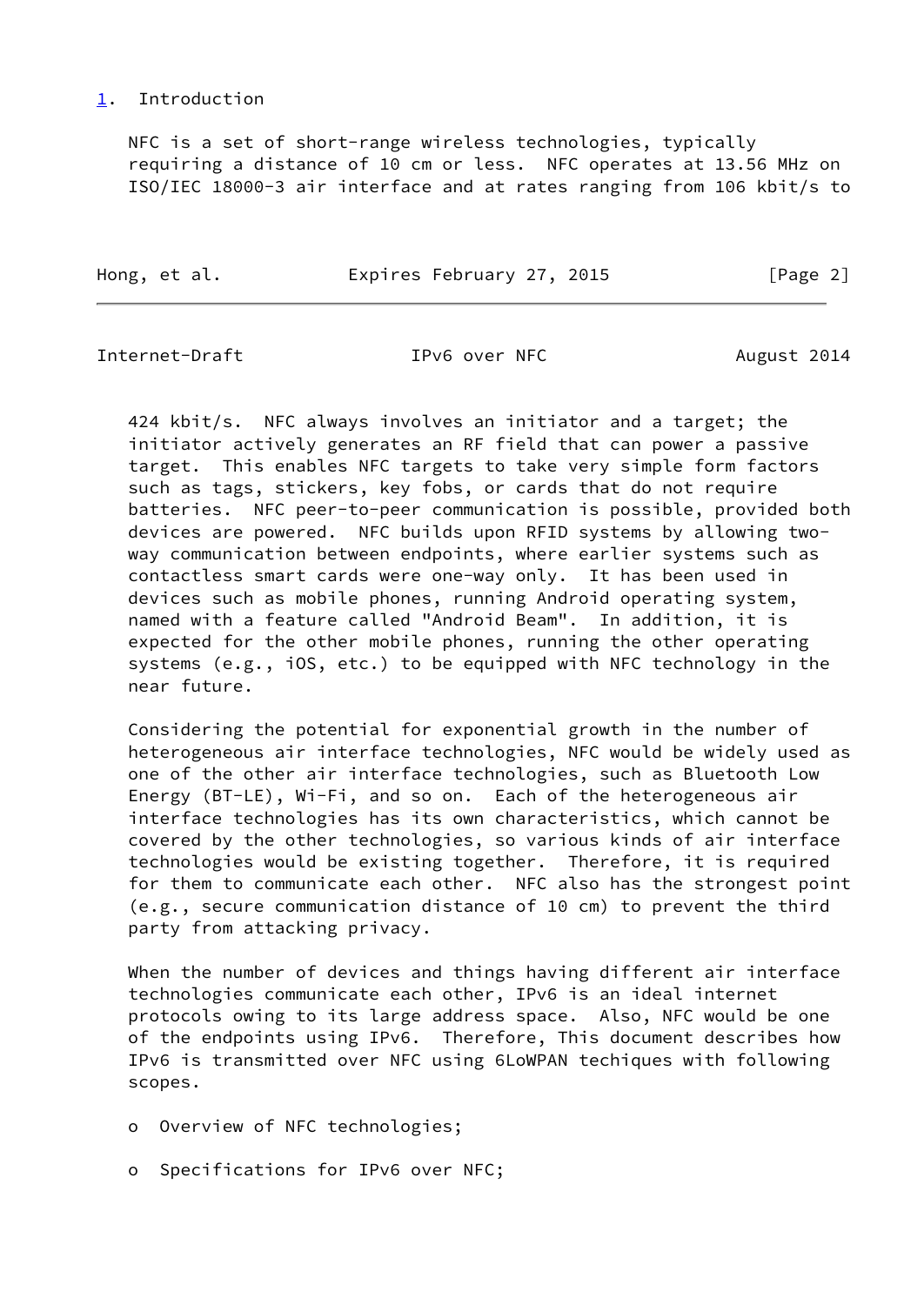- \* Neighbor Discovery;
- \* Addressing and Configuration;
- \* Header Compression;
- \* Fragmentation & Reassembly for a IPv6 datagram;

[RFC4944](https://datatracker.ietf.org/doc/pdf/rfc4944) [\[1](#page-13-4)] specifies the transmission of IPv6 over IEEE 802.15.4. The NFC link also has similar characteristics to that of IEEE 802.15.4. Many of the mechanisms defined in the [RFC4944](https://datatracker.ietf.org/doc/pdf/rfc4944) [\[1\]](#page-13-4) can be

| Hong, et al. | Expires February 27, 2015 | [Page 3] |
|--------------|---------------------------|----------|
|--------------|---------------------------|----------|

<span id="page-3-1"></span>Internet-Draft TPv6 over NFC August 2014

 applied to the transmission of IPv6 on NFC links. This document specifies the details of IPv6 transmission over NFC links.

<span id="page-3-0"></span>[2](#page-3-0). Conventions and Terminology

 The key words "MUST", "MUST NOT", "REQUIRED", "SHALL", "SHALL NOT", "SHOULD", "SHOULD NOT", "RECOMMENDED", "MAY", and "OPTIONAL" in this document are to be interpreted as described in [\[2](#page-13-5)].

<span id="page-3-2"></span>[3](#page-3-2). Overview of Near Field Communication Technology

 NFC technology enables simple and safe two-way interactions between electronic devices, allowing consumers to perform contactless transactions, access digital content, and connect electronic devices with a single touch. NFC complements many popular consumer level wireless technologies, by utilizing the key elements in existing standards for contactless card technology (ISO/IEC 14443 A&B and JIS-X 6319-4). NFC can be compatible with existing contactless card infrastructure and it enables a consumer to utilize one device across different systems.

 Extending the capability of contactless card technology, NFC also enables devices to share information at a distance that is less than 10 cm with a maximum communication speed of 424 kbps. Users can share business cards, make transactions, access information from a smart poster or provide credentials for access control systems with a simple touch.

NFC's bidirectional communication ability is ideal for establishing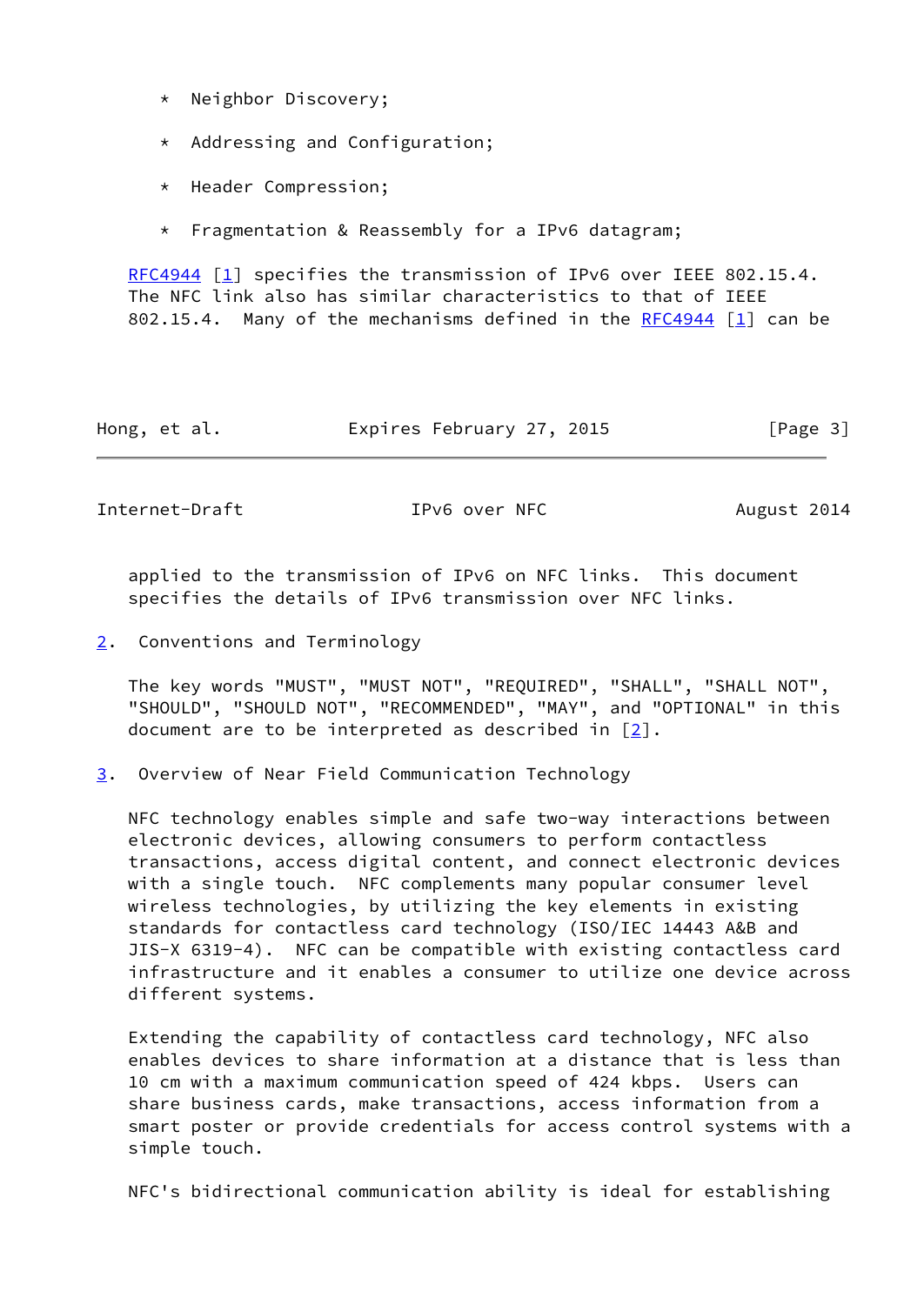connections with other technologies by the simplicity of touch. In addition to the easy connection and quick transactions, simple data sharing is also available.

<span id="page-4-0"></span>[3.1](#page-4-0). Peer-to-peer Mode for IPv6 over NFC

 NFC-enabled devices are unique in that they can support three modes of operation: card emulation, peer-to-peer, and reader/writer. Peer to-peer mode enables two NFC-enabled devices to communicate with each other to exchange information and share files, so that users of NFC enabled devices can quickly share contact information and other files with a touch. Therefore, a NFC-enabled device can securely send IPv6 packets to any corresponding node on the Internet when a NFC-enabled gateway is linked to the Internet.

Hong, et al. **Expires February 27, 2015** [Page 4]

<span id="page-4-2"></span>Internet-Draft TPv6 over NFC August 2014

<span id="page-4-1"></span>[3.2](#page-4-1). Protocol Stacks in IPv6 over NFC

| |

 The IP protocol can use the services provided by Logical Link Control Protocol (LLCP) in the NFC stack to provide reliable, two-way transport of information between the peer devices. Figure 1 depicts the NFC P2P protocol stack with IPv6 bindings to the LLCP.

 For data communication in IPv6 over NFC, an IPv6 packet SHALL be received at LLCP of NFC and transported to an Information Field in Protocol Data Unit (I PDU) of LLCP of the NFC-enabled peer device. Since LLCP does not support fragmentation and reassembly, Upper Layers SHOULD support fragmentation and reassembly. For IPv6 addressing or address configuration, LLCP SHALL provide related information, such as link layer addresses, to its upper layer. LLCP to IPv6 protocol Binding SHALL transfer the SSAP and DSAP value to the IPv6 over NFC protocol. SSAP stands for Source Service Access Point, which is 6-bit value meaning a kind of Logical Link Control (LLC) address, while DSAP means a LLC address of destination NFC enabled device.

Application Layer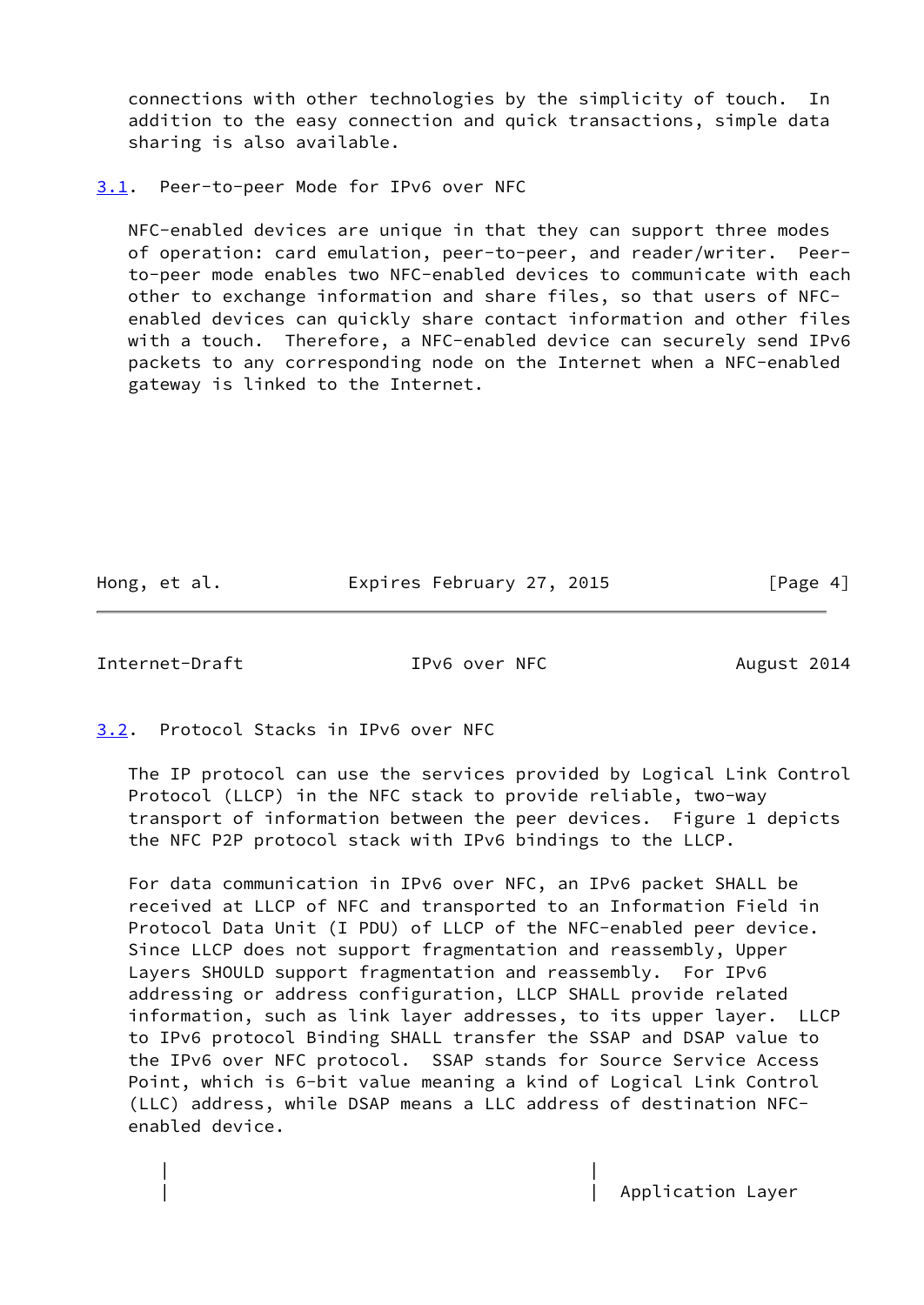

Figure 1: Protocol Stack of NFC

| Hong, et al. | Expires February 27, 2015 | [Page 5] |
|--------------|---------------------------|----------|
|              |                           |          |

<span id="page-5-1"></span>Internet-Draft TPv6 over NFC August 2014

#### <span id="page-5-0"></span>[3.3](#page-5-0). NFC-enabled Device Addressing

 NFC-enabled devices are identified by 6-bit LLC address. In other words, Any address SHALL be usable as both an SSAP and a DSAP address. According to NFCForum-TS-LLCP\_1.1  $[3]$  $[3]$ , address values between 0 and 31 (00h - 1Fh) SHALL be reserved for well-known service access points for Service Discovery Protocol (SDP). Address values between 32 and 63 (20h - 3Fh) inclusively, SHALL be assigned by the local LLC as the result of an upper layer service request.

<span id="page-5-2"></span>[3.4](#page-5-2). NFC Packet Size and MTU

As mentioned in [Section 3.2](#page-4-1), an IPv6 packet SHALL be received at LLCP of NFC and transported to an Information Field in Protocol Data Unit (I PDU) of LLCP of the NFC-enabled peer device. The format of the I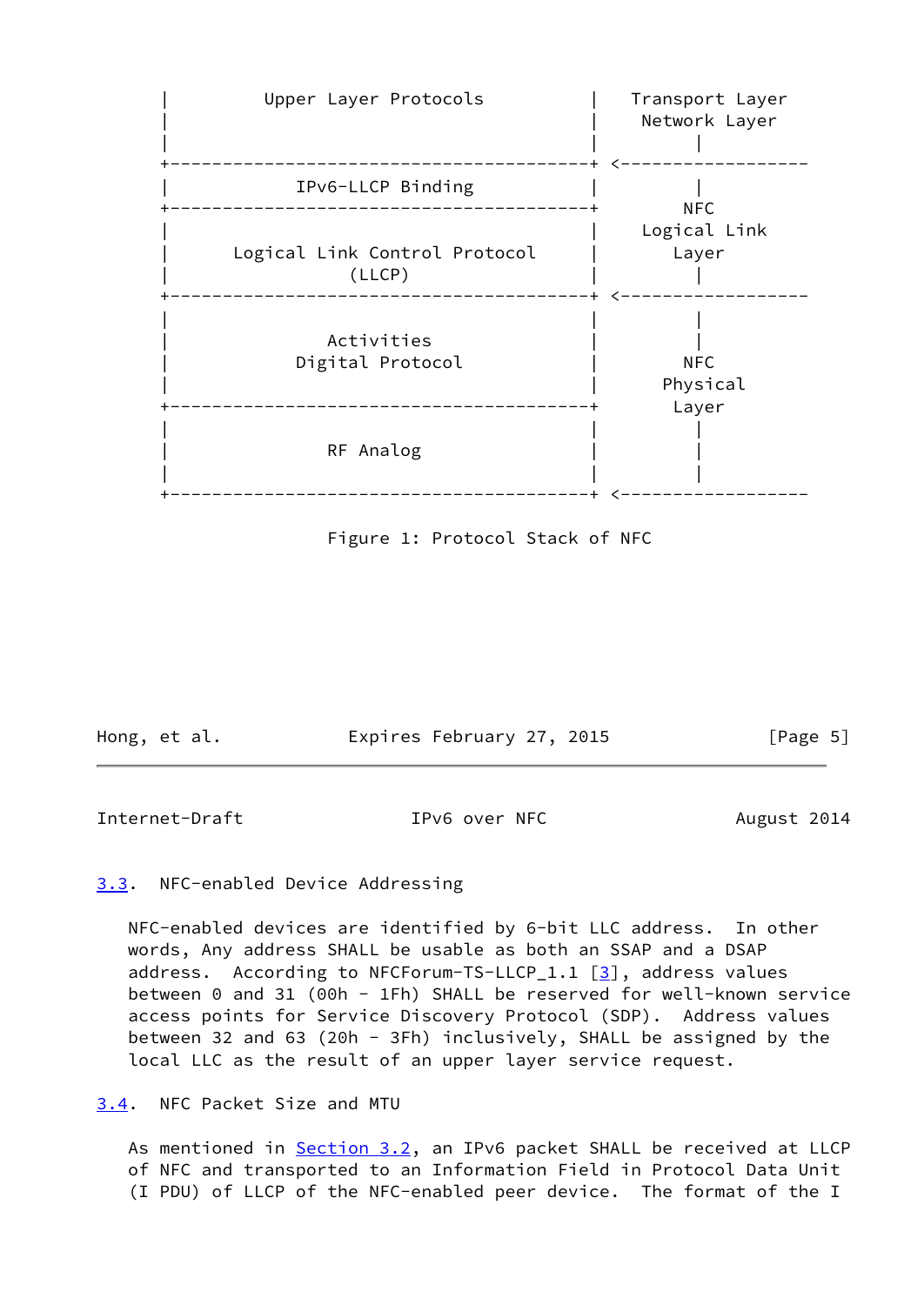PDU SHALL be as shown in Figure 2.

| $\left(\cdot\right)$<br>$\Theta$ | $(\cdot)$<br>6 | $\Theta$<br>------+----+-------+----+----+ | 6. | $\Theta$ |                                               |
|----------------------------------|----------------|--------------------------------------------|----|----------|-----------------------------------------------|
| DDDDDD 1100 SSSSSS N(S) N(R)     |                | ------+----+------+----+----+-             |    |          | Service Data Unit                             |
|                                  |                |                                            |    |          | <------------------ 128 bytes (default) ----- |

Figure 2: Format of the I PDU in NFC

 The I PDU sequence field SHALL contain two sequence numbers: The send sequence number  $N(S)$  and the receive sequence number  $N(R)$ . The send sequence number N(S) SHALL indicate the sequence number associated with this I PDU. The receive sequence number N(R) value SHALL indicate that I PDUs numbered up through  $N(R) - 1$  have been received correctly by the sender of this I PDU and successfully passed to the senders SAP identified in the SSAP field. These I PDUs SHALL be considered as acknowledged.

 The information field of an I PDU SHALL contain a single service data unit. The maximum number of octets in the information field SHALL be determined by the Maximum Information Unit (MIU) for the data link connection. The default value of the MIU for I PDUs SHALL be 128 octets. The local and remote LLCs each establish and maintain distinct MIU values for each data link connection endpoint. Also, An LLC MAY announce a larger MIU for a data link connection by transmitting an MIUX extension parameter within the information field.

| Hong, et al. | Expires February 27, 2015 | [Page 6] |
|--------------|---------------------------|----------|
|              |                           |          |

<span id="page-6-1"></span>Internet-Draft TPv6 over NFC August 2014

<span id="page-6-0"></span>[4](#page-6-0). Specification of IPv6 over NFC

 NFC technology sets also has considerations and requirements owing to low power consumption and allowed protocol overhead. 6LoWPAN standards [RFC4944](https://datatracker.ietf.org/doc/pdf/rfc4944) [[1\]](#page-13-4), [RFC6775](https://datatracker.ietf.org/doc/pdf/rfc6775) [\[4](#page-13-7)], and [RFC6282](https://datatracker.ietf.org/doc/pdf/rfc6282) [\[5](#page-13-8)] provide useful functionality for reducing overhead which can be applied to BT-LE. This functionality comprises of link-local IPv6 addresses and stateless IPv6 address auto-configuration (see [Section 4.3](#page-8-0)), Neighbor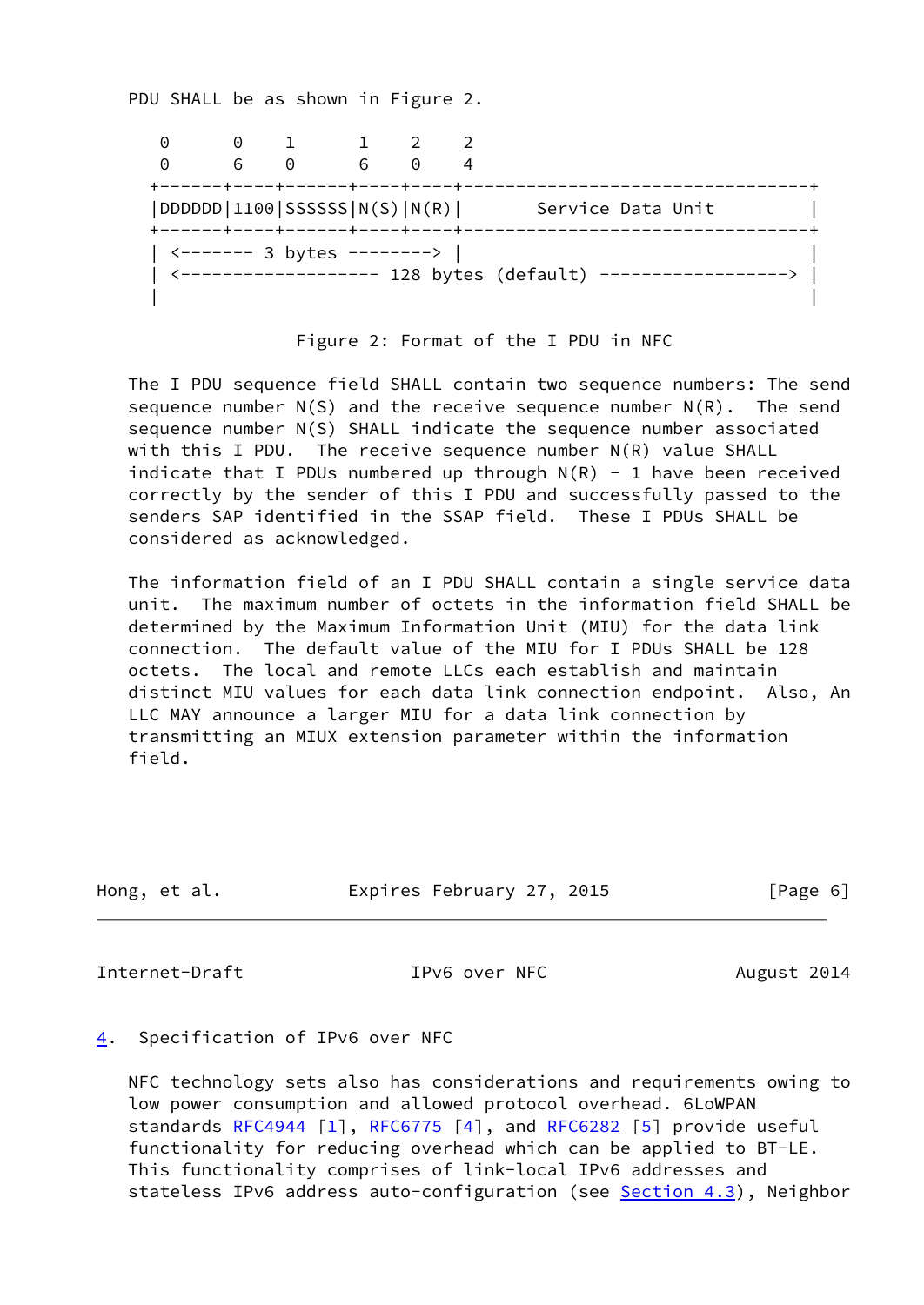Discovery (see [Section 4.4](#page-9-0)) and header compression (see [Section 4.5](#page-9-2)).

 One of the differences between IEEE 802.15.4 and NFC is that the former supports both star and mesh topology (and requires a routing protocol), whereas NFC can support direct peer-to-peer connection and simple mesh-like topology depending on NFC application scenarios because of very short RF distance of 10 cm or less.

#### <span id="page-7-0"></span>[4.1](#page-7-0). Protocol Stack

 Figure 3 illustrates IPv6 over NFC. Upper layer protocols can be transport protocols (TCP and UDP), application layer, and the others capable running on the top of IPv6.



Figure 3: Protocol Stack for IPv6 over NFC

 Adaptation layer for IPv6 over NFC SHALL support neighbor discovery, address auto-configuration, header compression, and fragmentation & reassembly.

| Hong, et al. | Expires February 27, 2015 | [Page 7] |
|--------------|---------------------------|----------|
|              |                           |          |

<span id="page-7-2"></span>Internet-Draft TPv6 over NFC August 2014

<span id="page-7-1"></span>[4.2](#page-7-1). Link Model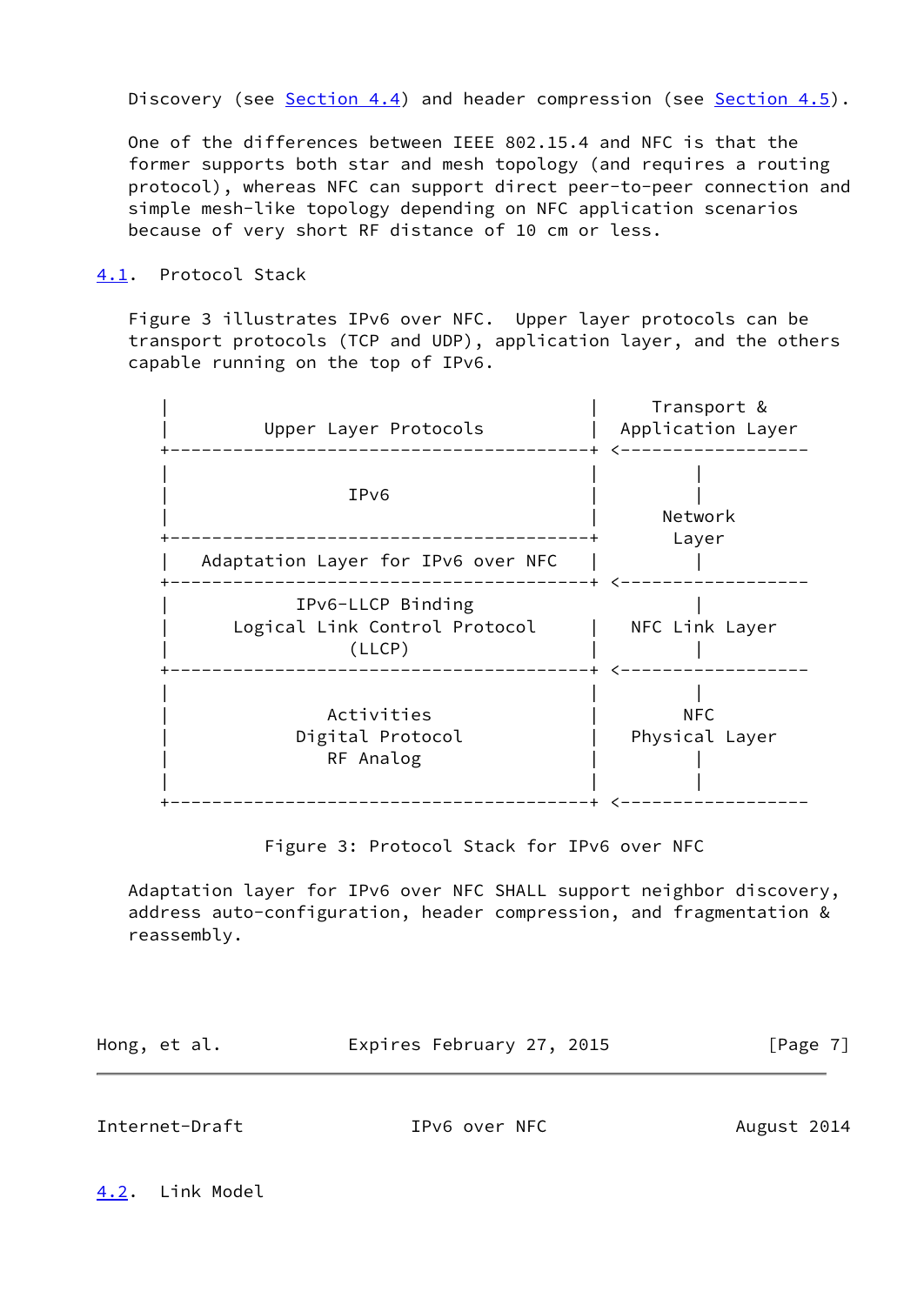In the case of BT-LE, Logical Link Control and Adaptation Protocol (L2CAP) supports fragmentation and reassembly (FAR) functionality; therefore, adaptation layer for IPv6 over BT-LE do not have to conduct the FAR procedure. However, NFC link layer is similar to IEEE 802.15.4. Adaptation layer for IPv6 over NFC SHOULD support FAR functionality. Therefore, fragmentation functionality as defined in [RFC4944](https://datatracker.ietf.org/doc/pdf/rfc4944) [\[1](#page-13-4)] SHALL be used in NFC-enabled device networks.

 The NFC link between two communicating devices is considered to be a point-to-point link only. Unlike in BT-LE, NFC link does not consider star topology and mesh network topology but peer-to-peer topology and simple multi-hop topology. Due to this characteristics, 6LoWPAN functionality, such as addressing and auto-configuration, and header compression, is specialized into NFC.

#### <span id="page-8-0"></span>[4.3](#page-8-0). Stateless Address Autoconfiguration

 A NFC-enabled device (i.e., 6LN) performs stateless address autoconfiguration as per  $RFC4862$  [\[6\]](#page-13-9). A 64-bit Interface identifier (IID) for a NFC interface MAY be formed by utilizing the 6-bit NFC LLCP address (i.e., SSAP or DSAP) (see [Section 3.3](#page-5-0)). In the case of NFC-enabled device address, the "Universal/Local" bit MUST be set to 0 [RFC4291](https://datatracker.ietf.org/doc/pdf/rfc4291) [[7\]](#page-13-10). Only if the NFC-enabled device address is known to be a public address the "Universal/Local" bit can be set to 1. As defined in [RFC4291](https://datatracker.ietf.org/doc/pdf/rfc4291), the IPv6 link-local address for a NFC-enabled device is formed by appending the IID, to the prefix FE80::/64, as depicted in Figure 4.

|            |          | 6     |             |  |
|------------|----------|-------|-------------|--|
| 1111111010 | zeros    | zeros | <b>SSAP</b> |  |
|            | 128 bits |       |             |  |

Figure 4: IPv6 link-local address in NFC

 The tool for a 6LBR to obtain an IPv6 prefix for numbering the NFC network is can be accomplished via DHCPv6 Prefix Delegation [\(RFC3633](https://datatracker.ietf.org/doc/pdf/rfc3633)  $[8]$  $[8]$ .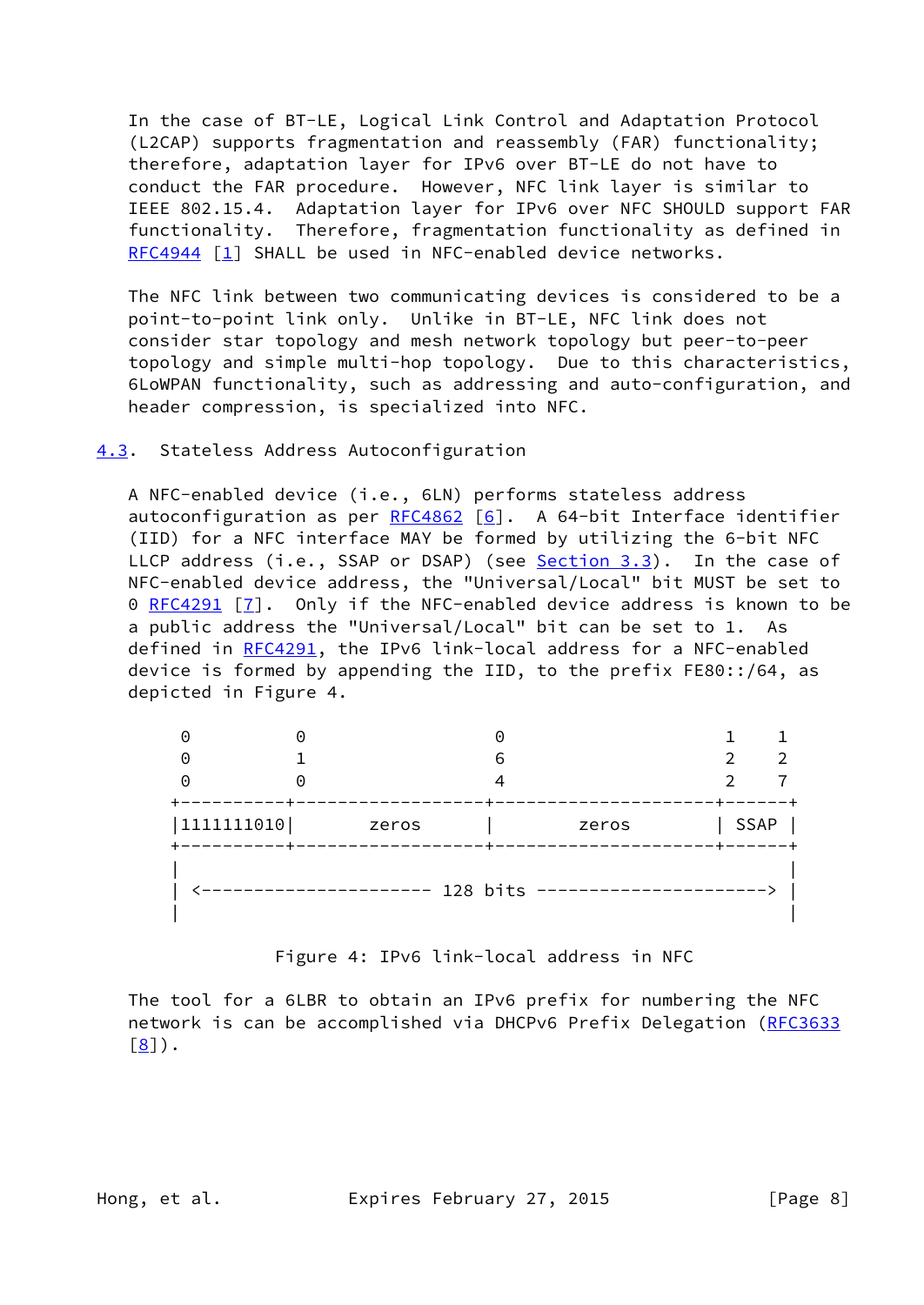<span id="page-9-1"></span>Internet-Draft TPv6 over NFC August 2014

<span id="page-9-0"></span>[4.4](#page-9-0). Neighbor Discovery

 Neighbor Discovery Optimization for 6LoWPANs [\(RFC6775](https://datatracker.ietf.org/doc/pdf/rfc6775) [[4\]](#page-13-7)) describes the neighbor discovery approach in several 6LoWPAN topologies, such as mesh topology. NFC does not consider complicated mesh topology but simple multi-hop network topology or directly connected peer-to- peer network. Therefore, the following aspects of [RFC6775](https://datatracker.ietf.org/doc/pdf/rfc6775) are applicable to NFC:

- 1. In a case that a NFC-enabled device (6LN) is directly connected to 6LBR, A NFC 6LN MUST register its address with the 6LBR by sending a Neighbor Solicitation (NS) message with the Address Registration Option (ARO) and process the Neighbor Advertisement (NA) accordingly. In addition, DHCPv6 is used to assigned an address, Duplicate Address Detection (DAD) is not required.
- 2. For sending Router Solicitations and processing Router Advertisements the NFC 6LNs MUST follow Sections 5.3 and 5.4 of the [RFC6775](https://datatracker.ietf.org/doc/pdf/rfc6775).
- <span id="page-9-2"></span>[4.5](#page-9-2). Header Compression

Header compression as defined in  $RFC6282$  [\[5\]](#page-13-8), which specifies the compression format for IPv6 datagrams on top of IEEE 802.15.4, is REQUIRED in this document as the basis for IPv6 header compression on top of NFC. All headers MUST be compressed according to [RFC6282](https://datatracker.ietf.org/doc/pdf/rfc6282) encoding formats.

 If a 16-bit address is required as a short address of IEEE 802.15.4, it MUST be formed by padding the 6-bit NFC link-layer (node) address to the left with zeros as shown in Figure 5.

 $\overline{0}$  and  $\overline{1}$  1 0 1 2 3 4 5 6 7 8 9 0 1 2 3 4 5 +-+-+-+-+-+-+-+-+-+-+-+-+-+-+-+-+ | Padding(all zeros)| NFC Addr. | +-+-+-+-+-+-+-+-+-+-+-+-+-+-+-+-+

Figure 5: NFC short adress format

#### <span id="page-9-3"></span>[4.6](#page-9-3). Fragmentation and Reassembly

Fragmentation and reassembly (FAR) as defined in [RFC4944](https://datatracker.ietf.org/doc/pdf/rfc4944), which specifies the fragmentation methods for IPv6 datagrams on top of IEEE 802.15.4, is REQUIRED in this document as the basis for IPv6 datagram FAR on top of NFC. All headers MUST be compressed according to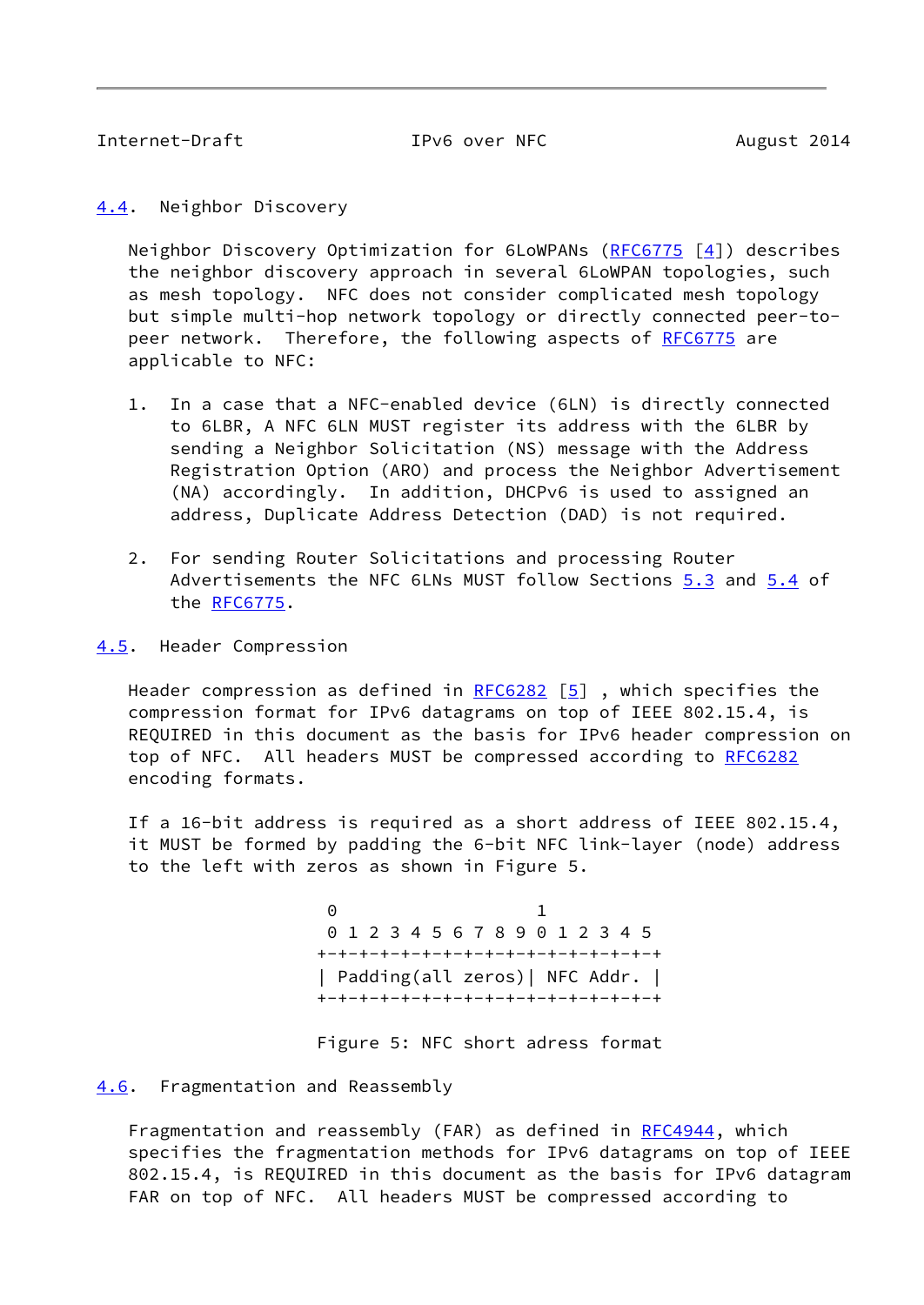[RFC4944](https://datatracker.ietf.org/doc/pdf/rfc4944) encoding formats, but the default MTU of NFC is 128 bytes. This MUST be considered.

| Hong, et al. | Expires February 27, 2015 | [Page 9] |
|--------------|---------------------------|----------|
|--------------|---------------------------|----------|

<span id="page-10-1"></span>Internet-Draft TPv6 over NFC August 2014

<span id="page-10-0"></span>[4.7](#page-10-0). Unicast Address Mapping

 The address resolution procedure for mapping IPv6 non-multicast addresses into NFC link-layer addresses follows the general description in Section [7.2 of RFC4861](https://datatracker.ietf.org/doc/pdf/rfc4861#section-7.2) [[9\]](#page-14-1), unless otherwise specified.

 The Source/Target link-layer Address option has the following form when the addresses are 6-bit NFC link-layer (node) addresses.

| $\left(\cdot\right)$ |                                 |                                     |
|----------------------|---------------------------------|-------------------------------------|
|                      | 0 1 2 3 4 5 6 7 8 9 0 1 2 3 4 5 |                                     |
|                      |                                 | +-+-+-+-+-+-+-+-+-+-+-+-+-+-+-+-+-+ |
|                      | Type                            | Length=1                            |
|                      |                                 | +-+-+-+-+-+-+-+-+-+-+-+-+-+-+-+-+-+ |
|                      |                                 |                                     |
|                      | Padding (all zeros)             |                                     |
|                      |                                 |                                     |
|                      |                                 | +-+-+-+-+-+-                        |
|                      |                                 | $ $ NFC Addr. $ $                   |
|                      |                                 | +-+-+-+-+-+-+-+-+-+-+-+-+-+-+-+-+-+ |

Figure 6: Unicast address mapping

Option fields:

Type:

1: for Source Link-layer address.

2: for Target Link-layer address.

Length:

 This is the length of this option (including the type and length fields) in units of 8 octets. The value of this field is 1 for 6-bit NFC node addresses.

NFC address: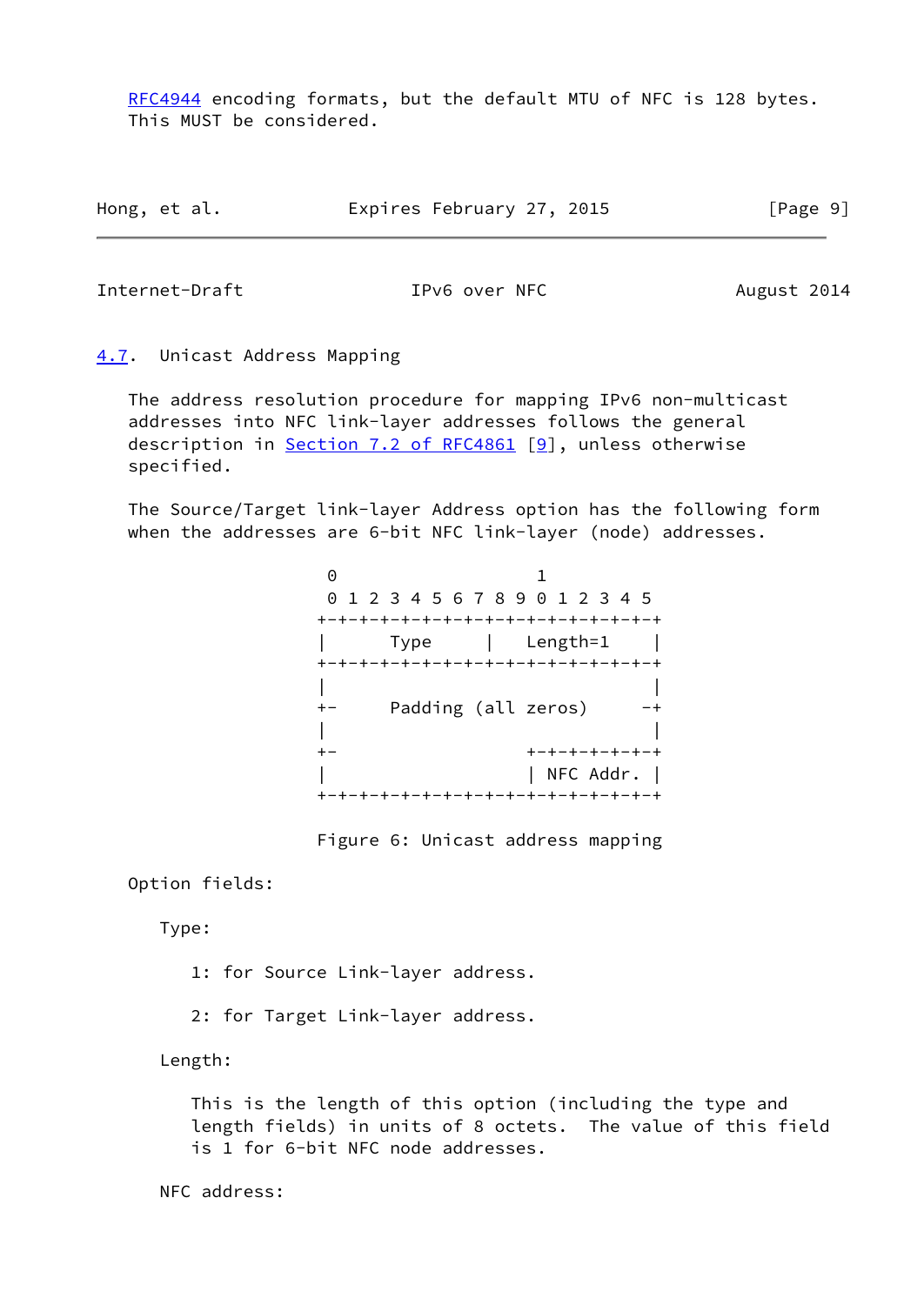The 6-bit address in canonical bit order. This is the unicast address the interface currently responds to.

<span id="page-11-0"></span>[4.8](#page-11-0). Multicast Address Mapping

 All IPv6 multicast packets MUST be sent to NFC Destination Address 255 (broadcast) and filtered at the IPv6 layer. When represented as

| Hong, et al. | Expires February 27, 2015 | [Page 10] |
|--------------|---------------------------|-----------|
|--------------|---------------------------|-----------|

<span id="page-11-2"></span>Internet-Draft TPv6 over NFC August 2014

 a 16-bit address in a compressed header, it MUST be formed by padding on the left with a zero.

 $\overline{0}$  and  $\overline{1}$  1 0 1 2 3 4 5 6 7 8 9 0 1 2 3 4 5 +-+-+-+-+-+-+-+-+-+-+-+-+-+-+-+-+ | Padding(all zeros)| 0x3F | +-+-+-+-+-+-+-+-+-+-+-+-+-+-+-+-+

Figure 7: Multicast address mapping

<span id="page-11-1"></span>[5](#page-11-1). Internet Connectivity Scenarios

 As two typical scenarios, the NFC network can be isolated and connected to the Internet.

<span id="page-11-3"></span>[5.1](#page-11-3). NFC-enabled Device Connected to the Internet

 One of the key applications by using adaptation technology of IPv6 over NFC is the most securely transmitting IPv6 packets because RF distance between 6LN and 6LBR SHOULD be within 10 cm. If any third party wants to hack into the RF between them, it MUST come to nearly touch them. Applications can choose which kinds of air interfaces (e.g., BT-LE, Wi-Fi, NFC, etc.) to send data depending characteristics of data. NFC SHALL be the best solution for secured and private information.

 Figure 8 illustrates an example of NFC-enabled device network connected to the Internet. Distance between 6LN and 6LBR SHOULD be 10 cm or less. If there is any of close laptop computers to a user, it SHALL becomes the 6LBR. Additionally, When the user mounts a NFC enabled air interface adapter (e.g., portable small NFC dongle) on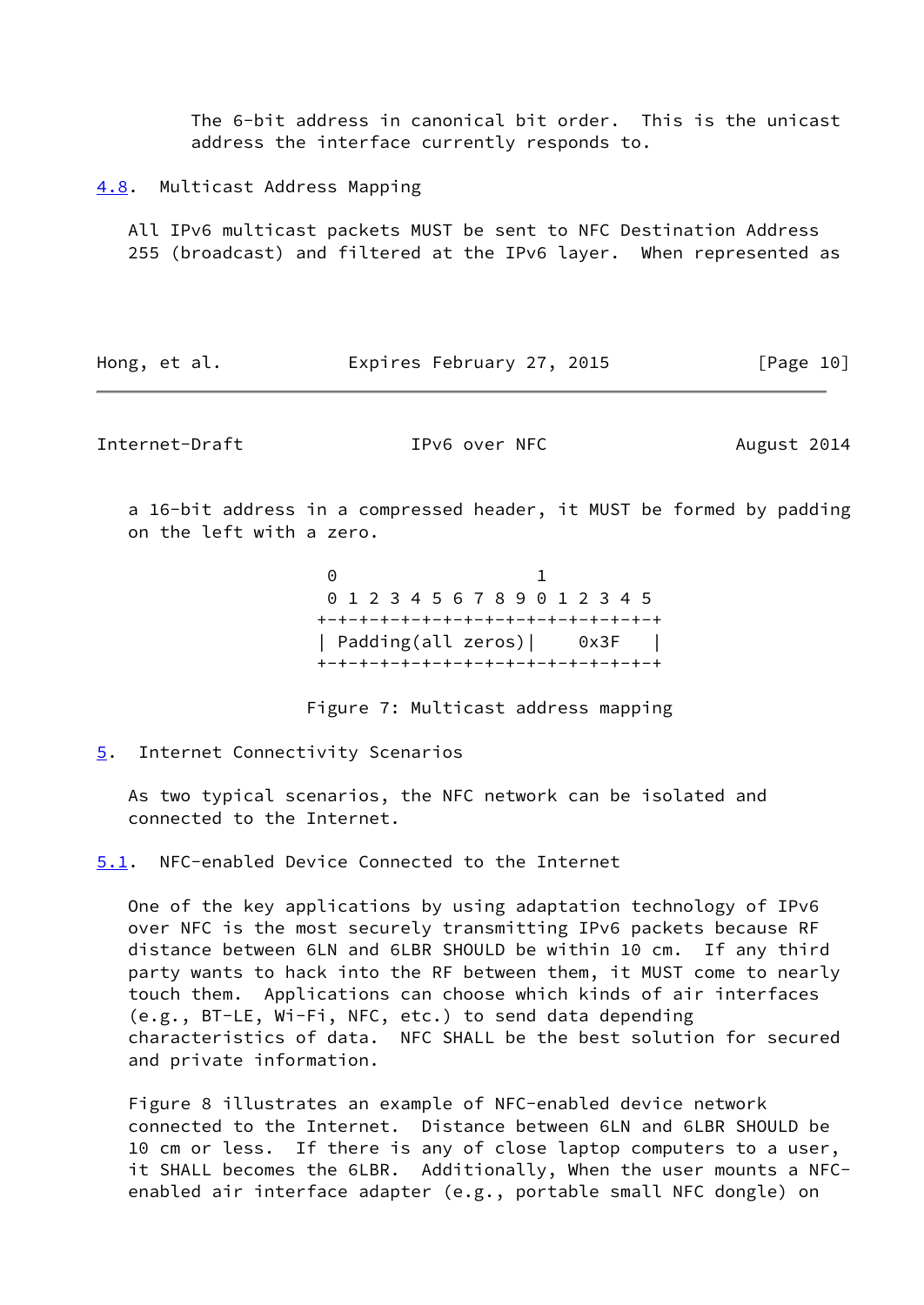the close laptop PC, the user's NFC-enabled device (6LN) can communicate the laptop PC (6LBR) within 10 cm distance.

|                        | ************                                        |
|------------------------|-----------------------------------------------------|
|                        |                                                     |
|                        | (dis. 10 cm or less) $ $ ************               |
|                        |                                                     |
|                        | <-------- NFC ------->   <----- IPv6 packet ------> |
| (IPv6 over NFC packet) |                                                     |

Figure 8: NFC-enabled device network connected to the Internet

| Hong, et al. |  |  |  | Expires February 27, 2015 |  |  | [Page 11] |  |
|--------------|--|--|--|---------------------------|--|--|-----------|--|
|--------------|--|--|--|---------------------------|--|--|-----------|--|

<span id="page-12-1"></span>Internet-Draft TPv6 over NFC August 2014

<span id="page-12-0"></span>[5.2](#page-12-0). Isolated NFC-enabled Device Network

 In some scenarios, the NFC-enabled device network may transiently be a simple isolated network as shown in the Figure 9.

| (10 cm or less)                                     | (10 cm or less)                                 |  |
|-----------------------------------------------------|-------------------------------------------------|--|
|                                                     |                                                 |  |
| <--------- NFC -------->   <--------- NFC --------> |                                                 |  |
|                                                     | (IPv6 over NFC packet)   (IPv6 over NFC packet) |  |

Figure 9: Isolated NFC-enabled device network

 In mobile phone markets, applications are designed and made by user developers. They may image interesting applications, where three or more mobile phones touch or attach each other to accomplish outstanding performance. For instance, three or more mobile phones can play multi-channel sound of music together. In addition, attached three or more mobile phones can make an extended banner to show longer sentences in a concert hall.

<span id="page-12-2"></span>[6](#page-12-2). IANA Considerations

There are no IANA considerations related to this document.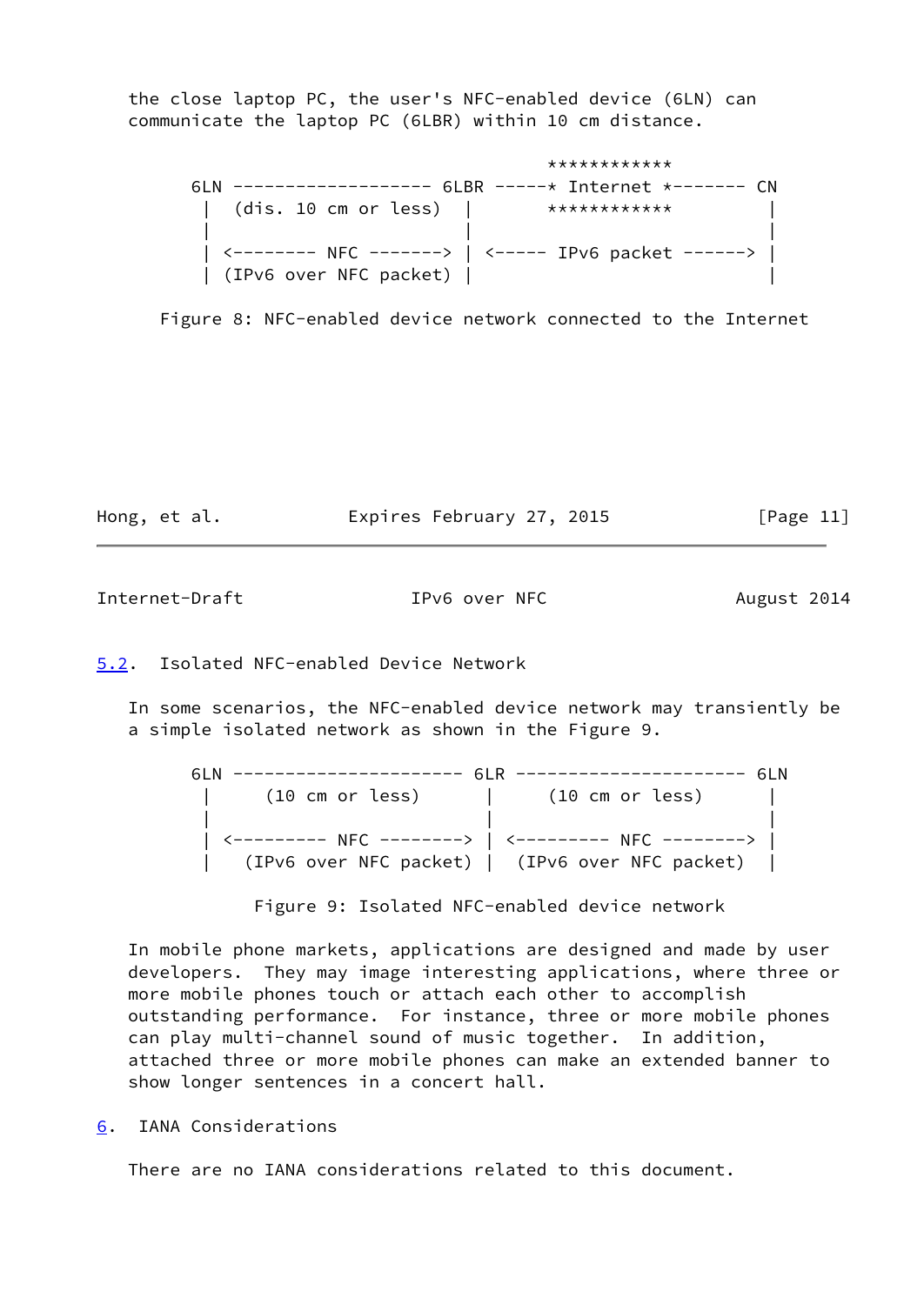# <span id="page-13-0"></span>[7](#page-13-0). Security Considerations

 The method of deriving Interface Identifiers from 6-bit NFC Link layer addresses is intended to preserve global uniqueness when it is possible. Therefore, it is to required to protect from duplication through accident or forgery.

# <span id="page-13-1"></span>[8](#page-13-1). References

- <span id="page-13-5"></span><span id="page-13-4"></span><span id="page-13-2"></span>[8.1](#page-13-2). Normative References
	- [1] Montenegro, G., Kushalnagar, N., Hui, J., and D. Culler, "Transmission of IPv6 Packets over IEEE 802.15.4 Networks", [RFC 4944](https://datatracker.ietf.org/doc/pdf/rfc4944), September 2007.
	- [2] Bradner, S., "Key words for use in RFCs to Indicate Requirement Levels", [BCP 14](https://datatracker.ietf.org/doc/pdf/bcp14), [RFC 2119](https://datatracker.ietf.org/doc/pdf/rfc2119), March 1997.
	- [3] "Logical Link Control Protocol version 1.1", NFC Forum Technical Specification , June 2011.

<span id="page-13-6"></span>

| Hong, et al. | Expires February 27, 2015 | [Page 12] |
|--------------|---------------------------|-----------|
|              |                           |           |

<span id="page-13-3"></span>Internet-Draft TPv6 over NFC August 2014

- <span id="page-13-7"></span>[4] Shelby, Z., Chakrabarti, S., Nordmark, E., and C. Bormann, "Neighbor Discovery Optimization for IPv6 over Low-Power Wireless Personal Area Networks (6LoWPANs)", [RFC 6775](https://datatracker.ietf.org/doc/pdf/rfc6775), November 2012.
- <span id="page-13-8"></span> [5] Hui, J. and P. Thubert, "Compression Format for IPv6 Datagrams over IEEE 802.15.4-Based Networks", [RFC 6282](https://datatracker.ietf.org/doc/pdf/rfc6282), September 2011.
- <span id="page-13-9"></span> [6] Thomson, S., Narten, T., and T. Jinmei, "IPv6 Stateless Address Autoconfiguration", [RFC 4862,](https://datatracker.ietf.org/doc/pdf/rfc4862) September 2007.
- <span id="page-13-10"></span> [7] Hinden, R. and S. Deering, "IP Version 6 Addressing Architecture", [RFC 4291](https://datatracker.ietf.org/doc/pdf/rfc4291), February 2006.
- <span id="page-13-11"></span> [8] Troan, O. and R. Droms, "IPv6 Prefix Options for Dynamic Host Configuration Protocol (DHCP) version 6", [RFC 3633](https://datatracker.ietf.org/doc/pdf/rfc3633), December 2003.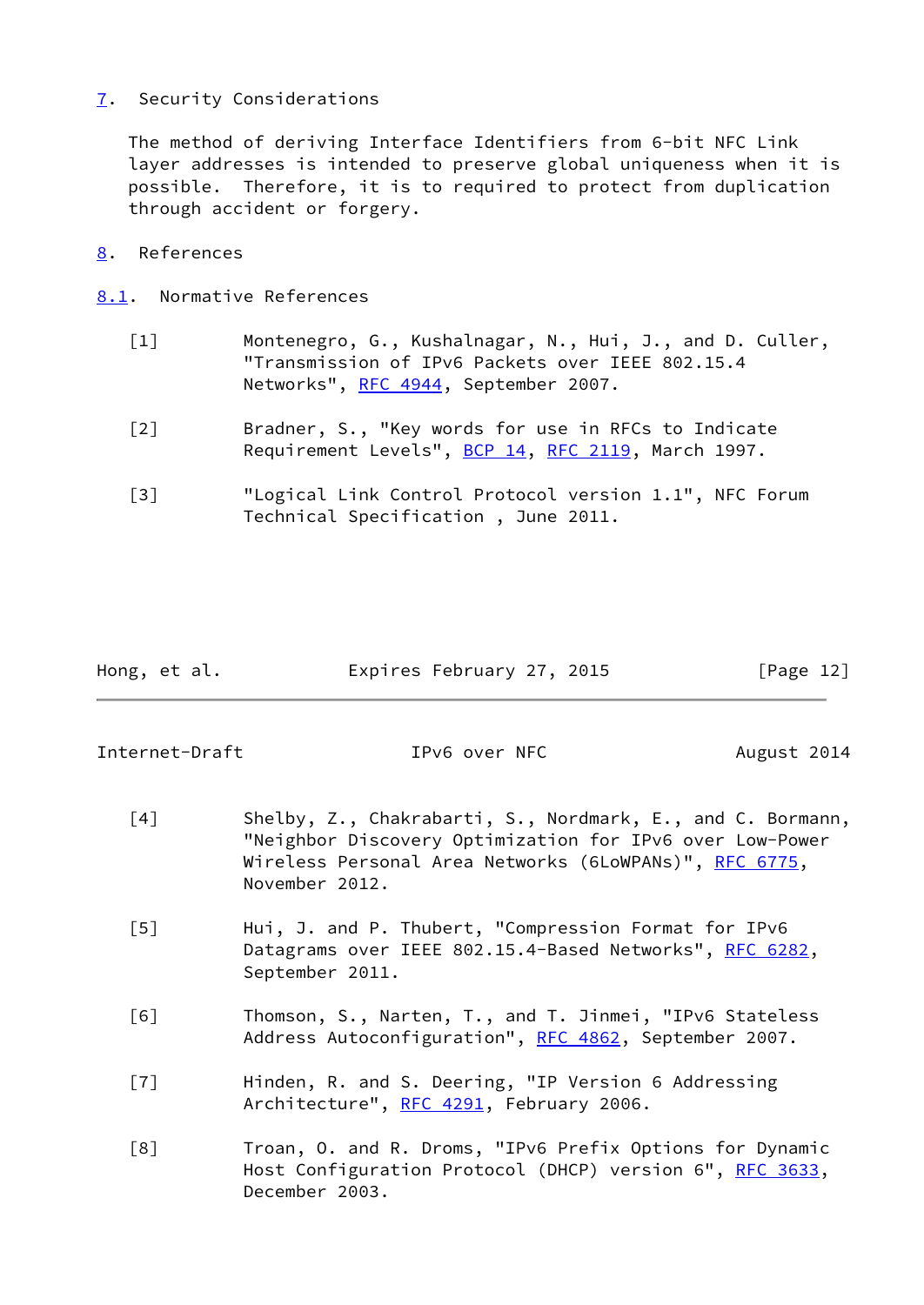<span id="page-14-1"></span> [9] Narten, T., Nordmark, E., Simpson, W., and H. Soliman, "Neighbor Discovery for IP version 6 (IPv6)", [RFC 4861](https://datatracker.ietf.org/doc/pdf/rfc4861), September 2007.

<span id="page-14-0"></span>[8.2](#page-14-0). Informative References

 [10] "Near Field Communication - Interface and Protocol (NFCIP- 1) 3rd Ed.", ECMA-340 , June 2013.

Authors' Addresses

 Yong-Geun Hong ETRI 161 Gajeong-Dong Yuseung-Gu Daejeon 305-700 Korea

 Phone: +82 42 860 6557 Email: yghong@etri.re.kr

Younghwan Choi ETRI 218 Gajeongno, Yuseong Daejeon 305-700 Korea Phone: +82 42 860 1429

Email: yhc@etri.re.kr

Hong, et al. **Expires February 27, 2015** [Page 13]

Internet-Draft TPv6 over NFC August 2014

 Joo-Sang Youn DONG-EUI University 176 Eomgwangno Busan\_jin\_gu Busan 614-714 Korea

 Phone: +82 51 890 1993 Email: joosang.youn@gmail.com

Dongkyun Kim